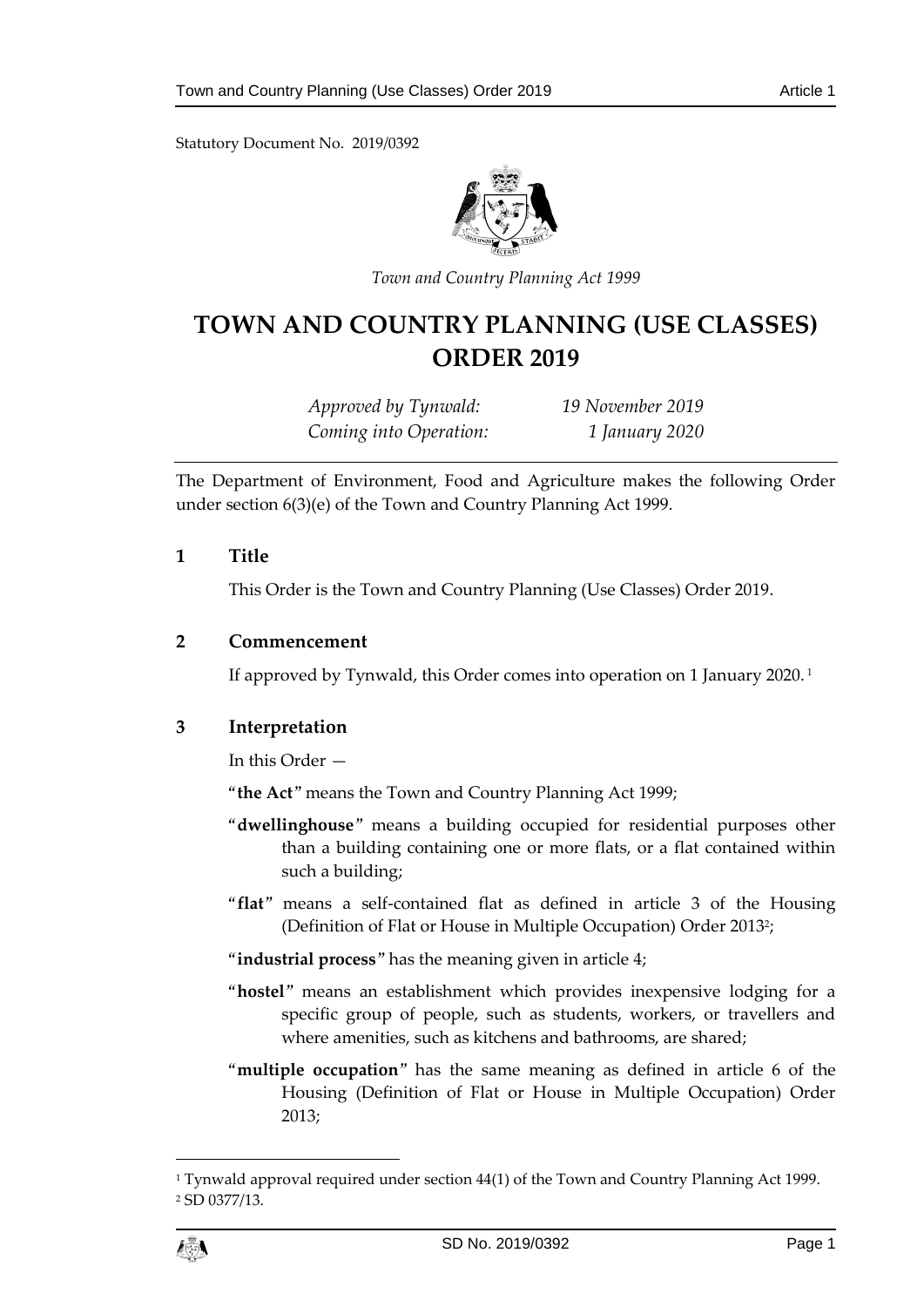- - "**residential school**" means a school where pupils live and study during the school year;
	- "**retail warehouse**" means a building used to sell large amounts of goods at prices discounted further than in conventional supermarkets and with little or no customer service; and
	- "**special industrial** " means the carrying on of processes (including storage) which may be particularly offensive by reason of noise, smell, vibration, smoke, soot, ash, dust, grit, or fumes, or dangerous by reason of the storage or use of dangerous or inflammable material, or inimical to public health by reason of vermin or other causes.

# **4 Meaning of industrial process**

- (1) Subject to paragraph (2), "**industrial process**" means the carrying on of any process, for or incidental to any of the following purposes, namely —
	- (a) the making of any article or of part of any article;
	- (b) the altering, repairing, ornamenting, finishing, cleaning, washing, packing or canning, or adapting for sale, or breaking up or demolition of any article; or
	- (c) the getting, dressing or treatment of minerals; being a process carried on in the course of trade or business other than agriculture
- (2) Industrial process does not include activities carried out in a building in or adjacent to or belonging to a quarry or mine, and activities carried out within a shop.
- (3) For the purposes of this article, the expression "article" means an article of any description, including a ship or vessel.

# **5 Use classes**

- (1) Subject to the provisions of this order, the Use Classes specified in the Schedule are specified as classes for the purpose of section 6(3)(e) of the Town and Country Planning Act 1999 (if a building or other land is used for a purpose of any class specified in the Schedule, the use of that building or other land for any other purpose of the same class shall not be taken to involve development).
- (2) No use class specified in the Schedule includes use for the purpose of
	- (a) a retail warehouse;
	- (b) the sale of fuel for motor vehicles;
	- (c) the sale, display or washing of motor vehicles;
	- (d) offering, disbursing or receiving repayment of a payday loan;
	- (e) a betting office or shop;
	- (f) an amusement arcade or centre, or a funfair;

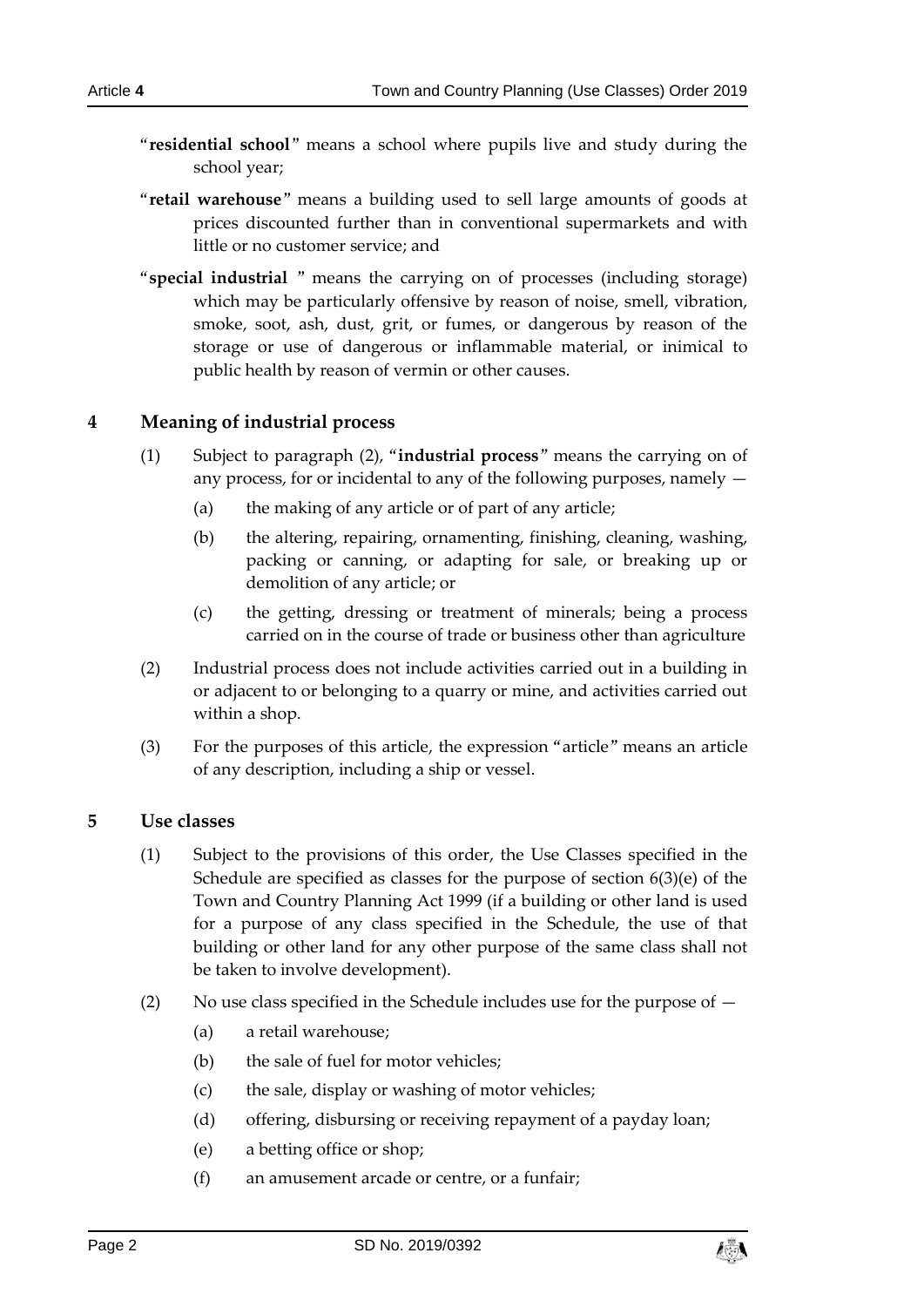- (g) a night club or casino;
- (h) a boarding kennel for pets (including daycare);
- (i) a taxi business or business for the hire of motor vehicles;
- (j) a laundrette or dry cleaners;
- (k) the direction of funerals;
- (l) a scrapyard, or a yard for the storage or distribution of materials of the breaking of motor vehicles;
- (m) special industrial uses;
- (n) a residential school;
- (o) a hostel;
- (p) for waste uses, including the use as a transfer station, for the processing, recycling or disposal of waste or for the recovery of heat or energy from waste;
- (q) providing secure residential accommodation (such as prisons, a young offenders' institution, a detention centre, a secure training centre, a custody centre, a short term holding centre, a secure hospital, or a military barracks); or
- (r) agriculture.

# **6 Transitional provisions**

- (1) Any planning application received by the Department before this Order comes into operation is to be determined as if this Order had not been made.
- (2) Any planning approval granted before this Order comes into operation is to be considered to fall within any of the use classes set out within this Order.

This is subject to paragraph (3).

(3) Paragraph (2) ceases to apply upon the breach of any condition subject to which the planning approval was granted.

#### **7 Revocation**

Article 6 of, and Schedule 4 to, the Town and Country Planning (Permitted Development) Order 2012<sup>3</sup> are revoked.

<sup>3</sup> SD 0254/2012.



1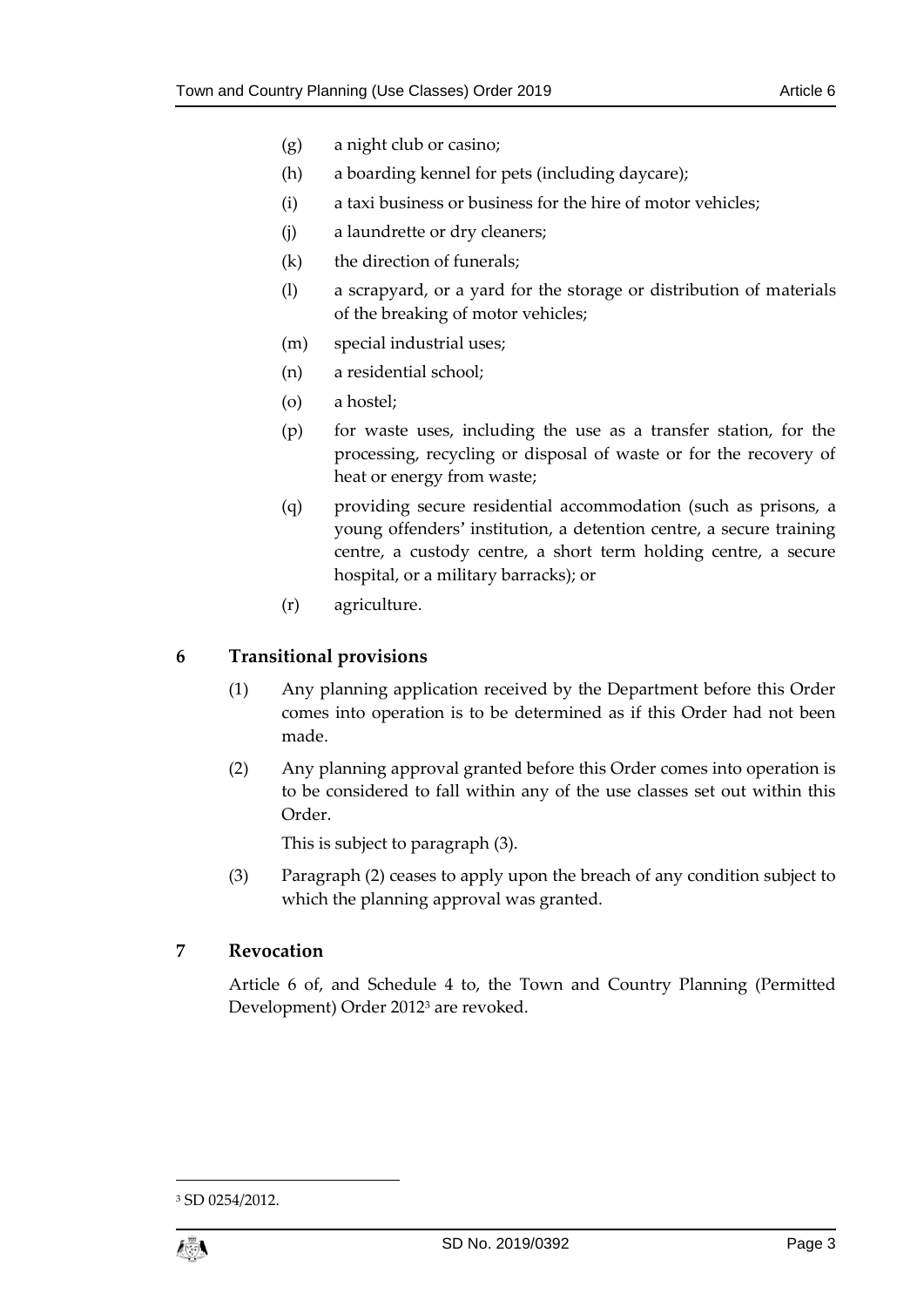#### **MADE 22 OCTOBER 2019**

#### **GEOFFREY BOOT**

*Minister for Environment, Food and Agriculture*

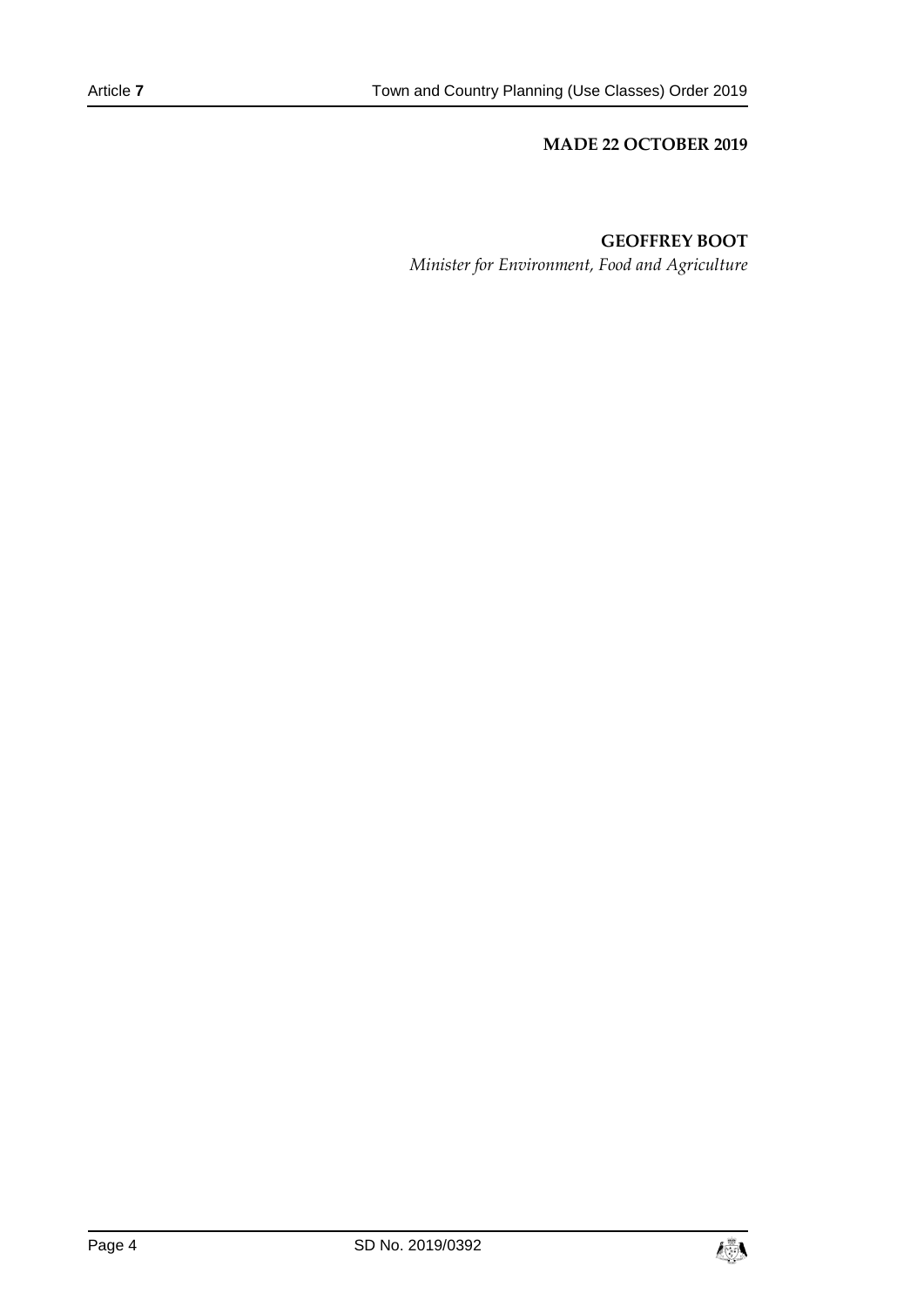#### **SCHEDULE**

[Article 5]

# **USE CLASSES**

# **PART 1 – SHOPS AND SOME SERVICES**

# **1 Class 1.1 - Shops**

Use, where the sale, display or service is to visiting members of the public, for the purpose of —

- (a) the retail sale of goods other than hot food;
- (b) a post office;
- (c) a travel agency or the sale of tickets;
- (d) the sale of hot drinks, sandwiches or other cold food for consumption off the premises;
- (e) hairdressing or the provision of beauty treatments;
- (f) the grooming of pets where no element of kennelling is provided;
- (g) a florist;
- (h) the displaying of goods for sale; or
- (i) the hiring out of domestic or personal goods or articles.

# **2 Class 1.2 – Financial and professional services**

Use, where the services are provided principally to visiting members of the public, for the purpose of providing —

- (a) financial services (including the services of a bank, building society or insurance broker);
- (b) professional services (including estate agency, dentist, opticians and legal or architectural services); or
- (c) any other service which it is appropriate to provide in a shopping area, (including a booking office for a driving school or a job centre).

# **3 Class 1.3 – Food and drink**

Use for the purpose of selling food or drink for consumption on the premises (including restaurants, cafés, public houses, wine bars or other such establishments).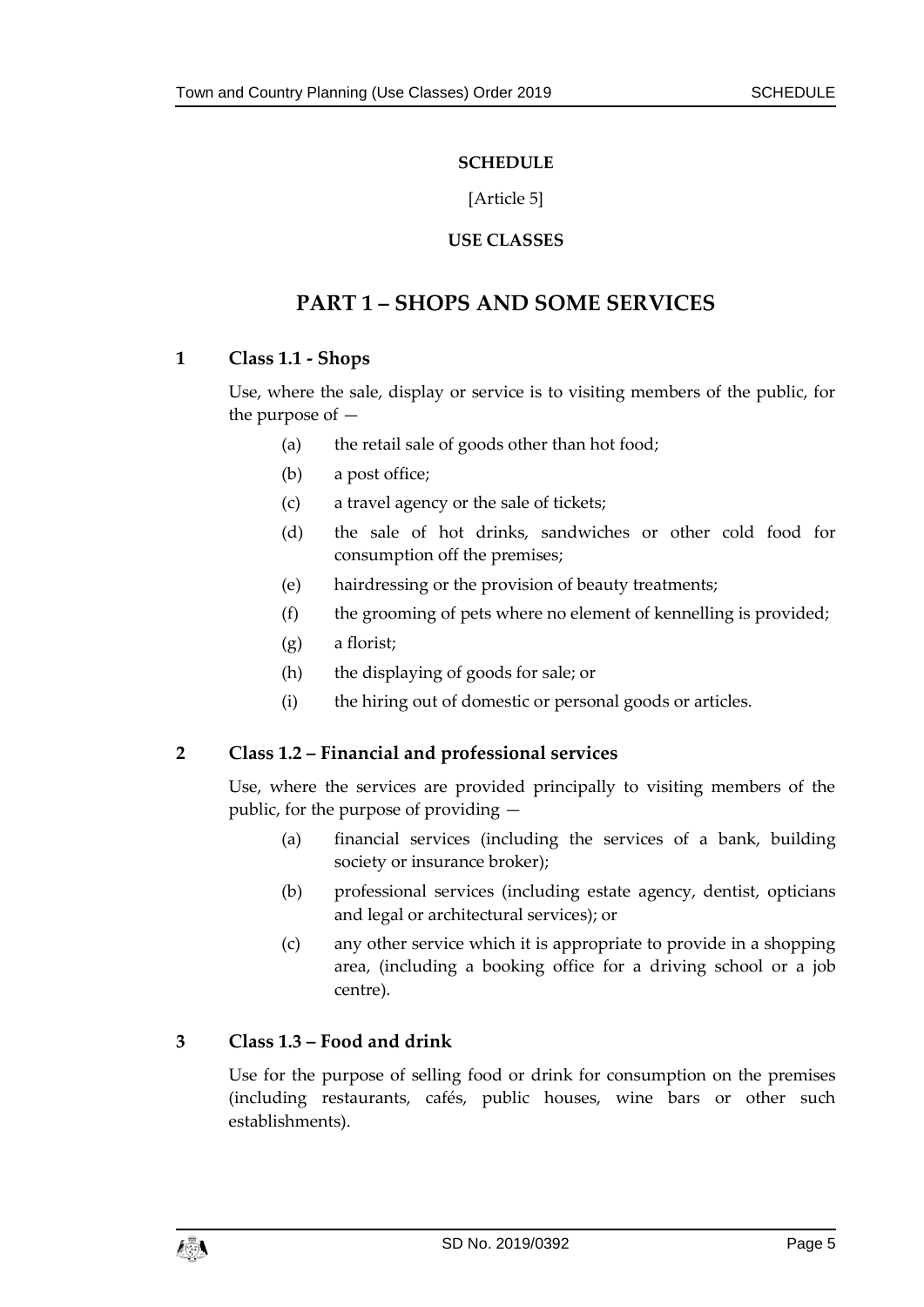# **4 Class 1.4 – Hot Food Takeaway**

Use for the purpose of selling hot food intended for consumption off the premises.

# **PART 2 – OTHER OFFICE AND INDUSTRIAL USES**

#### **5 Class 2.1 – Office**

Use for the purpose of an office other than a purpose falling within Class 1.2.

#### **6 Class 2.2 – Light industry and Research & Development**

Use for all or any of the following purposes —

- (a) for any industrial process; or
- (b) for research and development of products or processes,

being a purpose which can be carried out in any residential area without detriment to the amenity of that area by reason of noise, vibration, smell, fumes, smoke, soot, ash, dust or grit.

#### **7 Class 2.3 - General industrial**

Use for the purpose of carrying out an industrial process other than a purpose falling within class 2.2.

**8 Class 2.4 – Storage or distribution**

Use for the purpose of storage or distribution.

# **PART 3 – TOURIST AND RESIDENTIAL USES**

#### **9 Class 3.1 – Hotels and guest houses**

Use for the purpose of a hotel or guest house where, in each case, no significant element of care is provided.

In this class, "**care**" means personal care for persons in need of personal care by reason of old age, disablement, past or present dependence on alcohol or drugs, or past or present mental disorder.

# **10 Class 3.2 – Hospitals, nursing homes and residential institutions**

Use for the purpose of —

(a) a hospital or nursing home; or

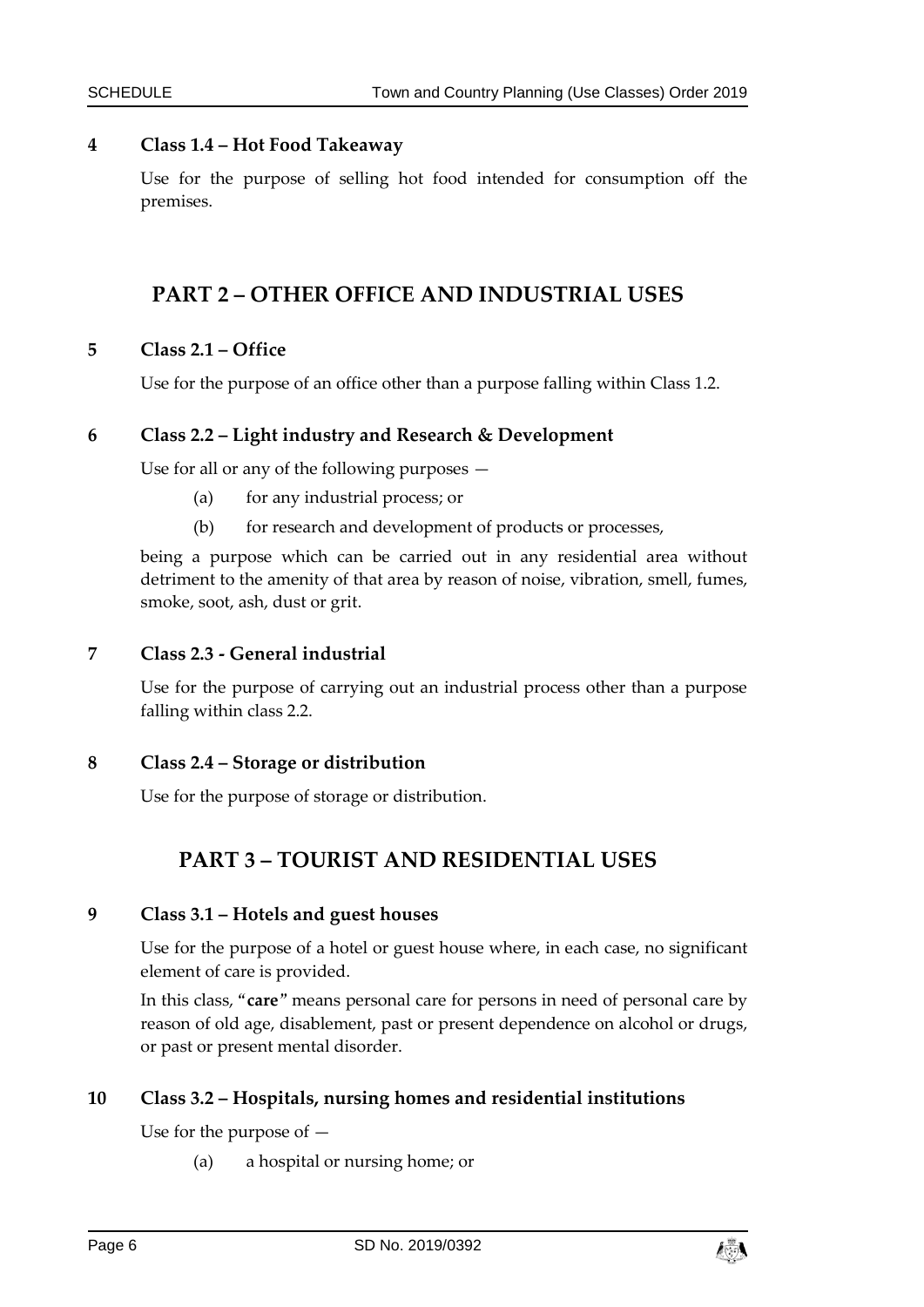(b) the provision of residential accommodation and care to people in need of care.

In this class, "**care**" has the same meaning as in class 3.1.

# **11 Class 3.3 – Dwellinghouses**

Use for the purpose of a dwellinghouse (whether or not as a sole or main residence) by —

- (a) a single person or by people living together as a family (including an employer and domestic employees such as au pair, nanny, nurse, governess, servant, chauffer, gardener, secretary or personal assistant), a carer and the person receiving the care and foster parent and foster child; or
- (b) not more than 6 residents living together as a single household (including a household where care is provided for residents).

In this class, "**care**" has the same meaning as in class 3.1.

# **12 Class 3.4 – Flats**

Use for the purpose of a flat (whether or not as a sole or main residence) by  $-$ 

- (a) a single person or by people living together as a family (including an employer and domestic employees), a carer and the person receiving the care and foster parent and foster child; or
- (b) not more than 6 residents living together as a single household (including a household where care is provided for residents).

For the purposes of sub-paragraph (b) of this class, "**care**" has the same meaning as in class 3.1.

# **13 Class 3.5 – Houses in multiple occupation**

Use of a dwellinghouse or a flat for the purpose of a house in multiple occupation.

# **14 Class 3.6 – Self-contained self-catering tourist unit**

Use of a flat or dwellinghouse as a self-contained self-catering tourist unit.

# **PART 4 – OTHER USES**

#### **15 Class 4.1 – Clinics or health centres**

Use as the purpose of a clinic or a health centre (excluding purposes which fall into class 1.2).

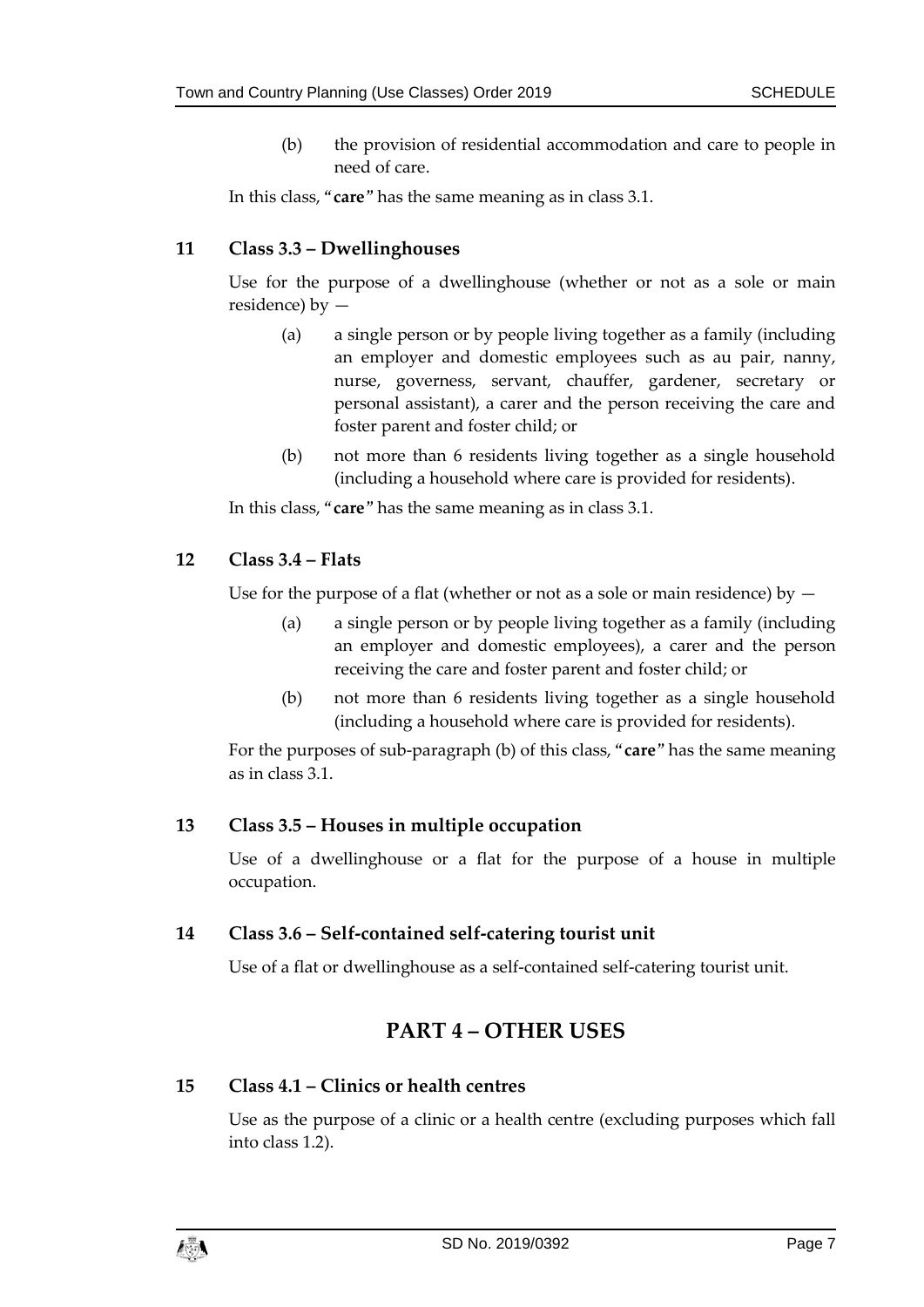# **16 Class 4.2 – Childcare or education**

Use for the purpose of providing—

- (a) nurseries, play groups, holiday schemes, other out of school provision or crèches (excluding child-minding carried out in a dwellinghouse or flat); or
- (b) schools and non-residential education and training centres.

# **17 Class 4.3 – Other community facilities**

Use for the purpose of —

- (a) the assembly of persons for a social or community event, or for religious worship;
- (b) the display of works of art (other than for sale or hire);
- (c) a museum; or
- (d) a library.

# **18 Class 4.4 – Assembly and leisure**

Use for the purpose of —

- (a) a cinema, a music hall or a concert hall;
- (b) a bingo or a dance hall (but not a night club); or
- (c) a swimming baths, a skating rink, gymnasium or a dance studio (which may include the provision of instruction).